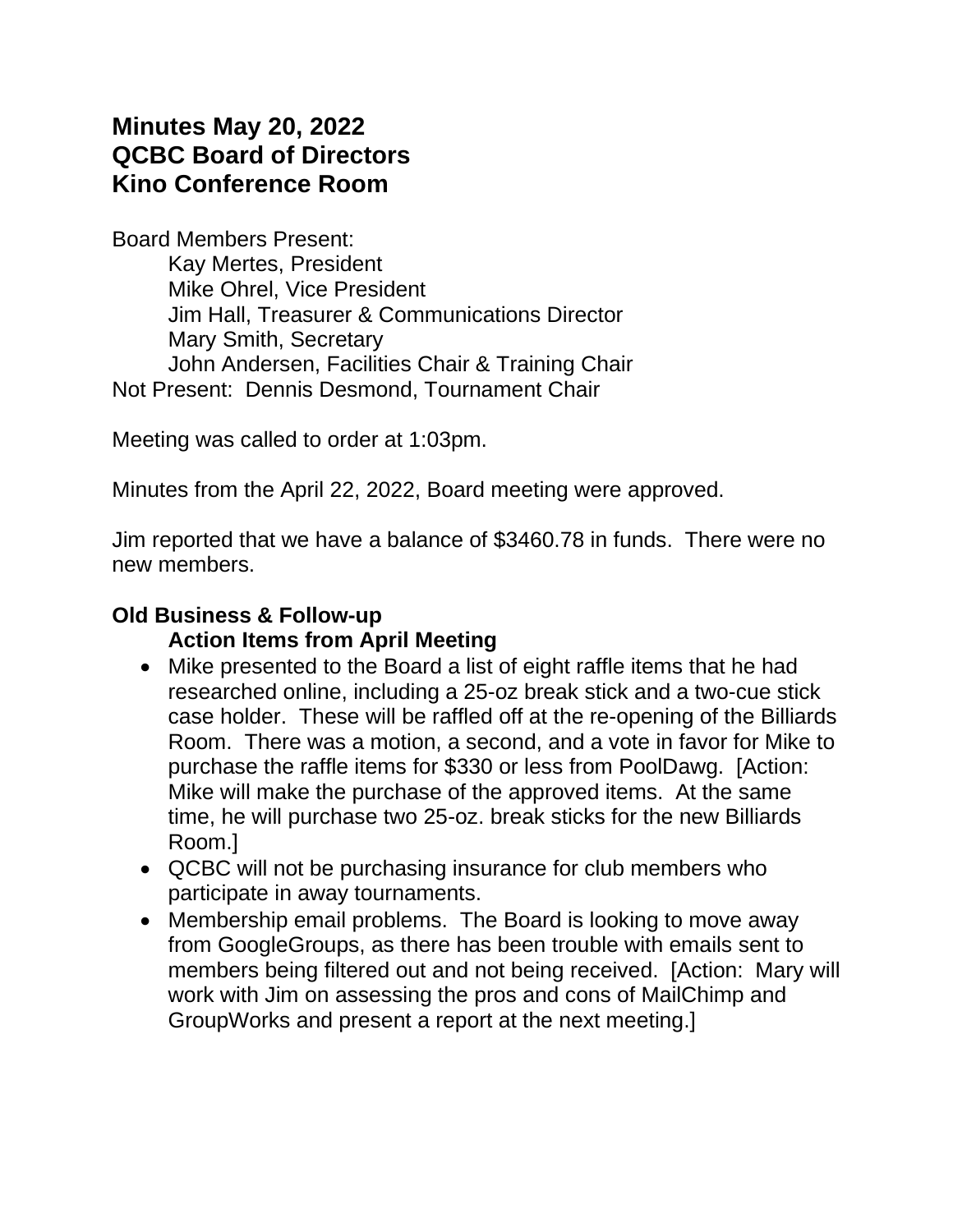#### **New Business**

- Mike reported on the remodel of the Billiards Room. He and John used the new dimensions for the room to determine the placement of tables, chairs, and the projector set-up over table 3. Good progress is being made. Mike continues to be in communication with Karri Kelly and Jack Sarsam. Mike was informed that a 55" Smart TV Monitor will be placed over Table 3 and that the windows will have full-operating blinds. Cameras and a locked cabinet for the room will be taken up with the POA Board and GM Melani Caron when the room reopens. We don't know what color the walls will be. Shays Billiards is holding the completed 9-foot tables and overhead lights. Shays will need a two week notice before we open to have them delivered.
- The Board decided on a Liability Waiver that will be signed by members of the travelling team one time and put on file. [Action: Kay will print-out the "Release of Liability." Action: Dennis will have members sign it and collect the waivers. Action: Mary will file the waivers in the Secretary Binders. Action: Jim will post the waiver on the website.]
- Epi Torres, Quail Creek Director of Banquets, Events, and Activities, has requested that members of a club be set up on Quail Creek's online system to become an announcer for "What's Happening". [Action: Mary will send an email to Daryl Laux, Editor of "What's Happening", listing Jim Hall, Mike Ohrel, and Mary Smith as announcers for the club.]

## **Group Updates**

• The away tournament on May 14 at Saddlebrook was cancelled because there were not enough participants.

## **Closed Items since last meeting**

- Cue stick replacement (Kay)
- Purchase of U-shaped bridges (Mike)

## **Tabled Business**

- QCBC budget request (display cabinet) in the queue, still pending approval.
- Upgrade of Skedda—August 2022 meeting.